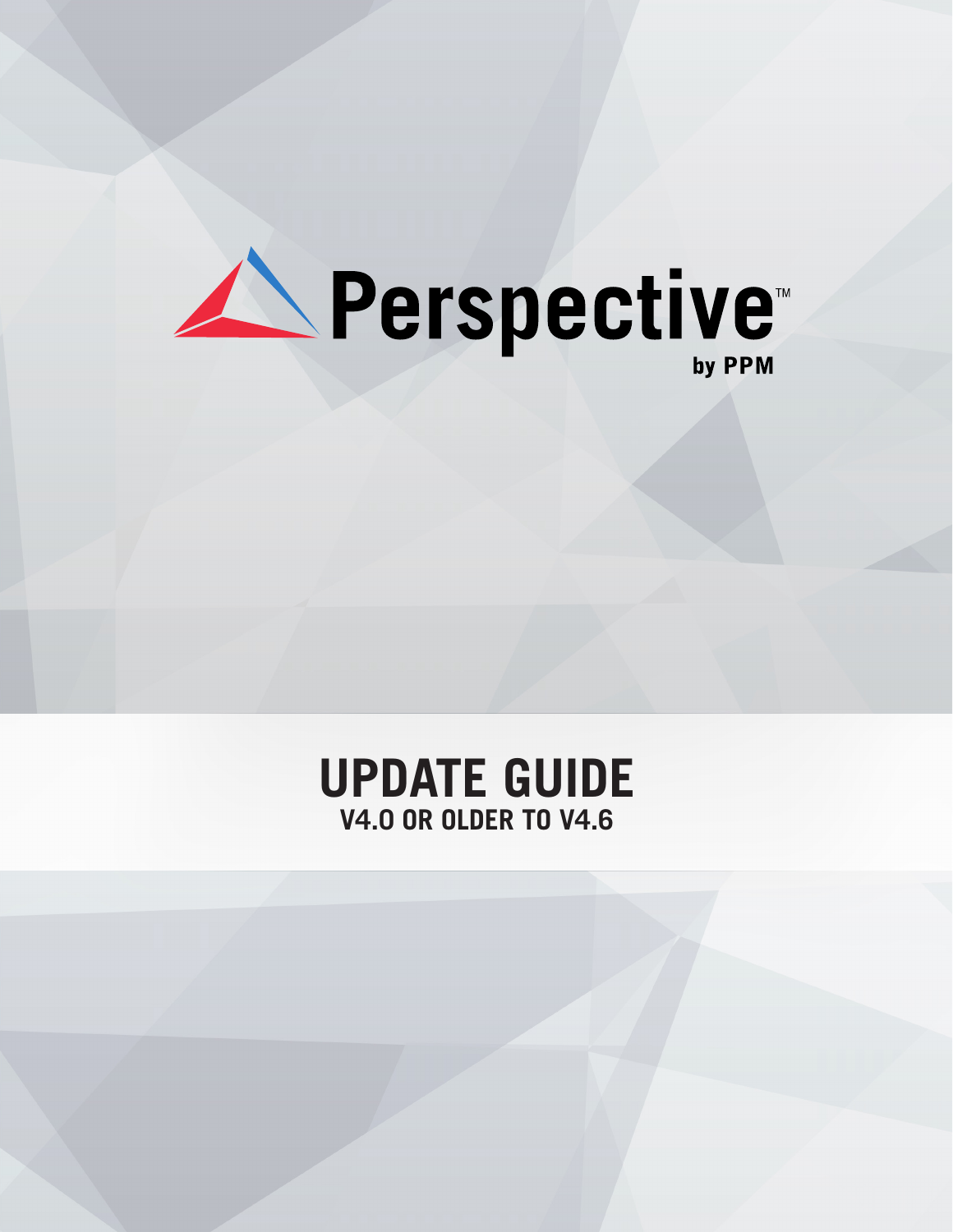

Technical Support Knowledge Base

## Perspective Version 1.0 to Version 4.0: Upgrade to Version 4.6

If upgrading from the following versions, these are the update instructions to follow:

- Version 1.0
- Version 1.1.1
- Version 1.1.2
- Version 1.2
- Version 1.3
- Version 1.3.1
- Version 2.0
- Version 2.1.1
- Version 2.5
- Version 3.0
- Version 3.1
- Version 3.2
- Version 3.3

*If upgrading from 4.5, please refer to the Perspective Update Instructions 4.6 document.*

## Update Instructions

- 1. Back up your Perspective SQL database.
- 2. Back up the **Perspective\_Default.config** file in the Perspective Services Virtual Directory. This file contains all necessary information on how your system was configured.
- 3. Ensure that your database is already upgraded to **Perspective v.4.0**.
- 4. In the **Compatibility Settings** of your SQL database, ensure your database is in compatibility mode for SQL 2008.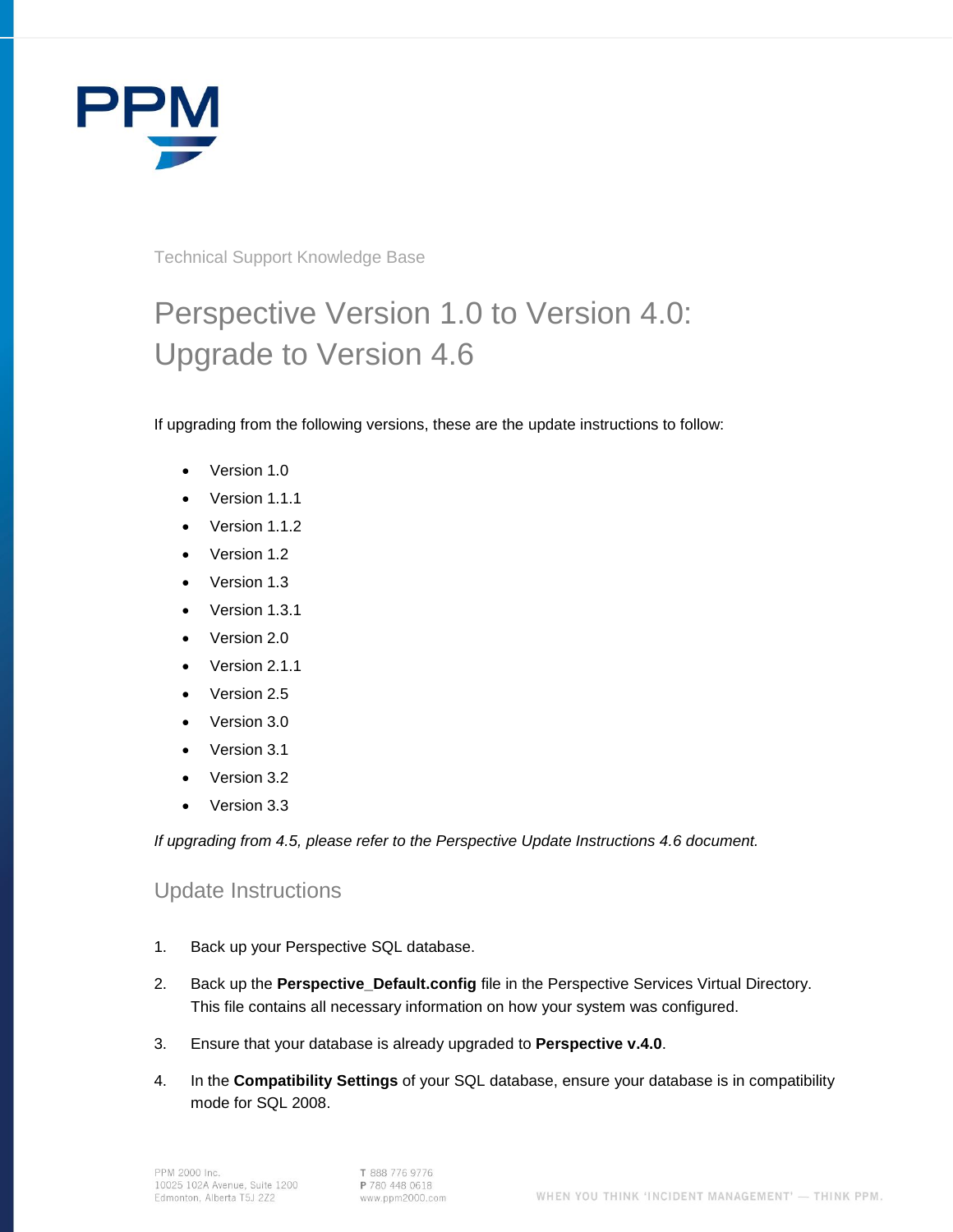If it is not, open the **Microsoft SQL Management Studio**, expand **Databases**, right-click your Perspective database and select **Properties**. On the left-hand column, select **Options**. In the **Compatibility level** field, select **SQL Server 2008 (100)**.

| П                                                                                                         | Database Properties - Perspective_40_Blank                                                                                                                                        |                                                                                                                                        | o      | x |
|-----------------------------------------------------------------------------------------------------------|-----------------------------------------------------------------------------------------------------------------------------------------------------------------------------------|----------------------------------------------------------------------------------------------------------------------------------------|--------|---|
| Select a page<br>General                                                                                  | S Script v B Help                                                                                                                                                                 |                                                                                                                                        |        |   |
| Files<br>Filegroups                                                                                       | 81 2. O                                                                                                                                                                           |                                                                                                                                        |        |   |
| Options<br>Change Tracking<br>Permissions<br>Extended Properties<br>Mirroring<br>Transaction Log Shipping | 4 Backup<br>Last Database Backup<br>Last Database Log Backup<br>△ Database<br>Name<br><b>Status</b><br>Owner<br>Date Created<br><b>Size</b><br>Space Available<br>Number of Users | 8/15/2013 10:40:31 AM<br>None<br>Perspective_40_Blank<br>Normal<br><b>INTERNAL</b><br>7/12/2013 9:24:41 AM<br>47.50 MB<br>9.96 MB<br>5 |        |   |
|                                                                                                           | 4 Maintenance<br>Collation                                                                                                                                                        | Latin1 General CI AS                                                                                                                   |        |   |
| <b>Connection</b>                                                                                         |                                                                                                                                                                                   |                                                                                                                                        |        |   |
| Server:<br>QA2012S0B                                                                                      |                                                                                                                                                                                   |                                                                                                                                        |        |   |
| Connection:<br><b>INTERNAL</b>                                                                            |                                                                                                                                                                                   |                                                                                                                                        |        |   |
| View connection properties                                                                                |                                                                                                                                                                                   |                                                                                                                                        |        |   |
| <b>Progress</b>                                                                                           |                                                                                                                                                                                   |                                                                                                                                        |        |   |
| Ready                                                                                                     | <b>Name</b><br>The name of the database.                                                                                                                                          |                                                                                                                                        |        |   |
|                                                                                                           |                                                                                                                                                                                   | <b>OK</b>                                                                                                                              | Cancel |   |

5. If your database has not already been updated to version 4.0, please contact Technical Support for assistance in updating older versions. Legacy update scripts are provided in the previous updates folder with this installation.

*Note: Do not proceed unless you have updated your Perspective database to Version 4.0.*

For more information on running the installs, refer to the *Perspective Installation Guide.*

6. Uninstall **Perspective Services** through the Windows **Control Panel**. In Windows 7 and Windows 8, this is found in **Programs and Features**; older versions use **Add/Remove Programs**.

*Note: If updating from version 2.1 or earlier, you will need to have already uninstalled the Perspective client from each client machine.*

7. If installed, uninstall any earlier versions of **Perspective Integration Services** and **Service Manager.**

WHEN YOU THINK 'INCIDENT MANAGEMENT' - THINK PPM.

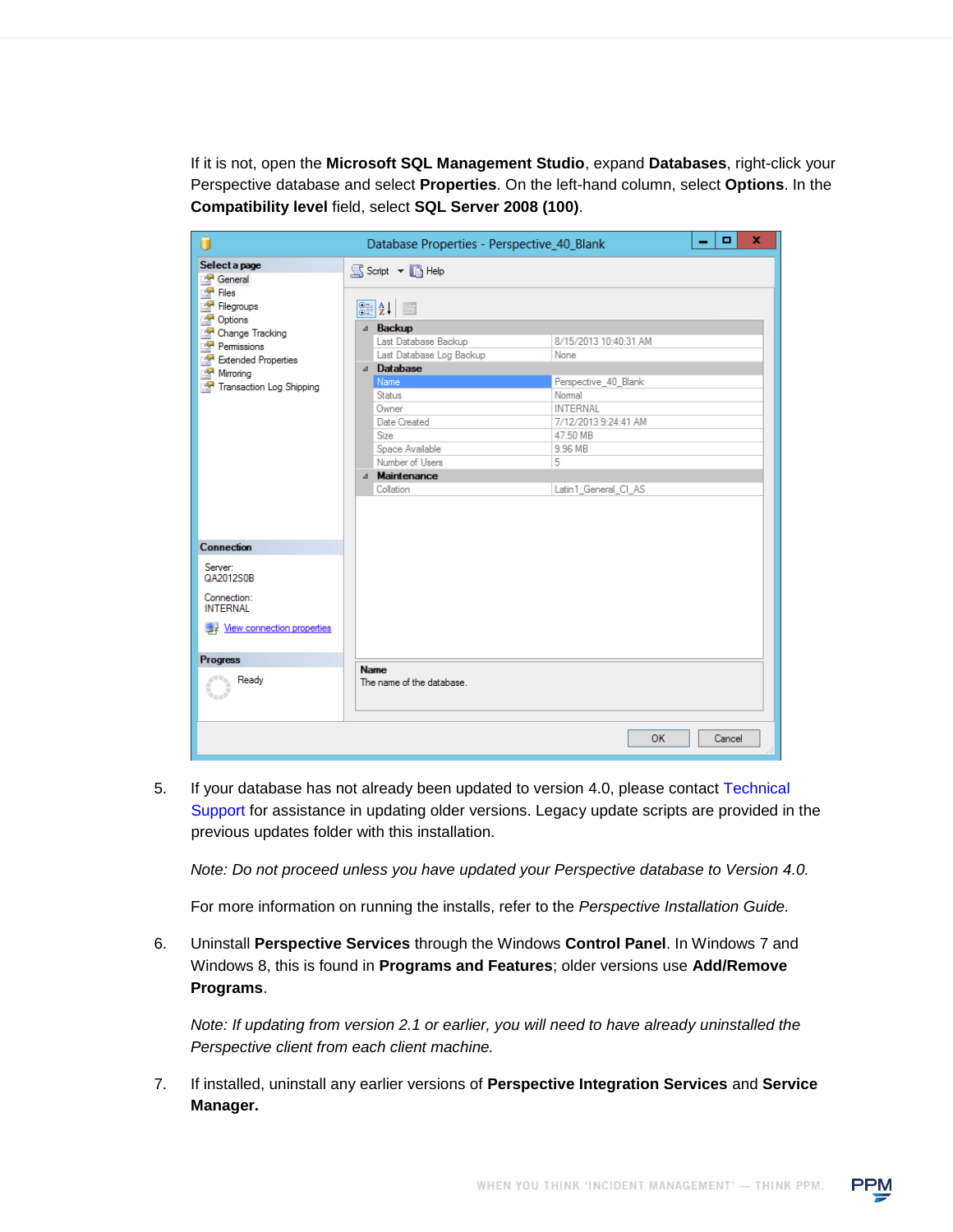| To move to 4.6<br>from | <b>Open folder</b>  |    | Run update packages and SQL scripts  |
|------------------------|---------------------|----|--------------------------------------|
|                        | 1_Update_10_To_111  | a. | Version_1_0_to_1_1_1.exe             |
|                        |                     | b. | Perspective_v1_Update.sql            |
|                        |                     | c. | Drop_Functions_1_1.exe               |
|                        |                     | d. | Create_Functions_1_1.exe             |
|                        | 2_Update_111_To_112 | е. | Perspective112_Update.exe            |
|                        |                     | f. | SQLPackage_112_Sample_Update.exe     |
| Version 1.0            | 3_Update_112_To_12  | g. | SQLPackage_Update_112_To_12.exe      |
|                        |                     | h. | SQL_Script_Post_Update_112_To_12.sql |
|                        | 4_Update_12_To_13   | i. | SQLPackage_Update_12_To_13.exe       |
|                        | 5_Update_13_To_20   | j. | SQLScript_Update_13_To_20.sql        |
|                        | 6_Update_20_To_21   | k. | SQLScript_Update_20_To_21.sql        |
|                        | 7_Update_21_To_25   | I. | SQLScript_Update_21_To_25.sql        |
|                        | 8_Update_25_To_30   |    | m. SQLScript_Update_25_To_302.sql    |
|                        | 9_Update_30_To_31   | n. | SQLScript_Update_30_To_31.sql        |
|                        | 10_Update_31_To_32  | о. | SQLScript_Update_31_To_32_part1.sql  |
|                        |                     | p. | SQLScript_Update_31_To_32_part2.sql  |
|                        |                     | q. | SQLScript_Update_31_To_32_part3a.sql |
|                        |                     | r. | SQLScript_Update_31_To_32_part3b.sql |
|                        |                     | s. | SQLScript_Update_31_To_32_part3c.sql |
|                        |                     | t. | SQLScript_Update_31_To_32_part3d.sql |
|                        |                     | u. | SQLScript_Update_31_To_32_part3e.sql |
|                        |                     | ۷. | SQLScript_Update_31_To_32_part3f.sql |
|                        |                     | w. | SQLScript_Update_31_To_32_part3g.sql |
|                        |                     | х. | SQLScript_Update_31_To_32_part4.sql  |

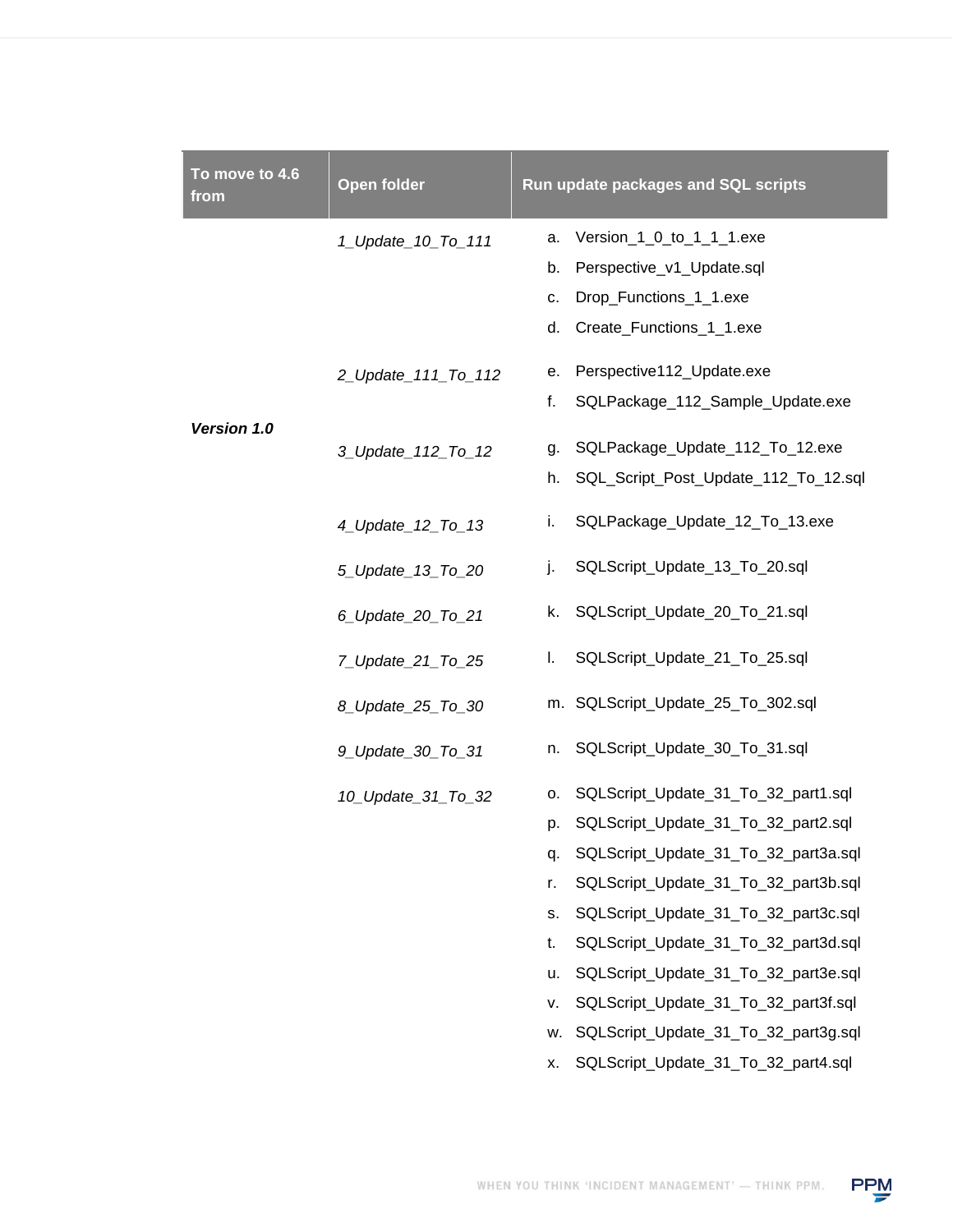| To move to 4.6<br>from | <b>Open folder</b>                | Run update packages and SQL scripts                                                 |
|------------------------|-----------------------------------|-------------------------------------------------------------------------------------|
|                        | 11_Update_32_To_33                | SQLScript_Update_32_To_33.sql<br>у.                                                 |
|                        | 12_Update_33_to_40_t<br>$0 - 402$ | SQLScript_Update_33_To_40.sql<br>Z.<br>aa. SQLScript_Update_40_To_402.sql           |
|                        | 2_Update_111_To_112               | Perspective112_Update.exe<br>а.                                                     |
|                        | 3_Update_112_To_12                | SQLPackage_Update_112_To_12.exe<br>b.<br>SQL_Script_Post_Update_112_To_12.sql<br>C. |
| Version 1.1            | 4_Update_12_To_13                 | SQLPackage_Update_12_To_13.exe<br>d.                                                |
|                        | 5_Update_13_To_20                 | SQLScript_Update_13_To_20.sql<br>е.                                                 |
|                        |                                   | SQLScript_Update_20_To_21.sql                                                       |
|                        | 6_Update_20_To_21                 | SQLScript_Update_21_To_25.sql<br>f.                                                 |
|                        | 7_Update_21_To_25                 | SQLScript_Update_25_To_302.sql<br>g.                                                |
|                        | 8_Update_25_To_30                 | SQLScript_Update_30_To_31.sql<br>h.                                                 |
|                        | 9_Update_30_To_31                 | SQLScript_Update_31_To_32_part1.sql<br>i.                                           |
|                        |                                   | SQLScript_Update_31_To_32_part2.sql<br>j.                                           |
|                        |                                   | SQLScript_Update_31_To_32_part3a.sql<br>k.                                          |
|                        |                                   | SQLScript_Update_31_To_32_part3b.sql<br>I.                                          |
|                        |                                   | m. SQLScript_Update_31_To_32_part3c.sql                                             |
|                        |                                   | SQLScript_Update_31_To_32_part3d.sql<br>n.                                          |
|                        |                                   | SQLScript_Update_31_To_32_part3e.sql<br>о.                                          |
|                        |                                   | SQLScript_Update_31_To_32_part3f.sql<br>p.                                          |
|                        |                                   | SQLScript_Update_31_To_32_part3g.sql<br>q.                                          |
|                        |                                   | SQLScript_Update_31_To_32_part4.sql<br>r.                                           |
|                        | 10_Update_31_To_32                | SQLScript_Update_32_To_33.sql<br>s.                                                 |

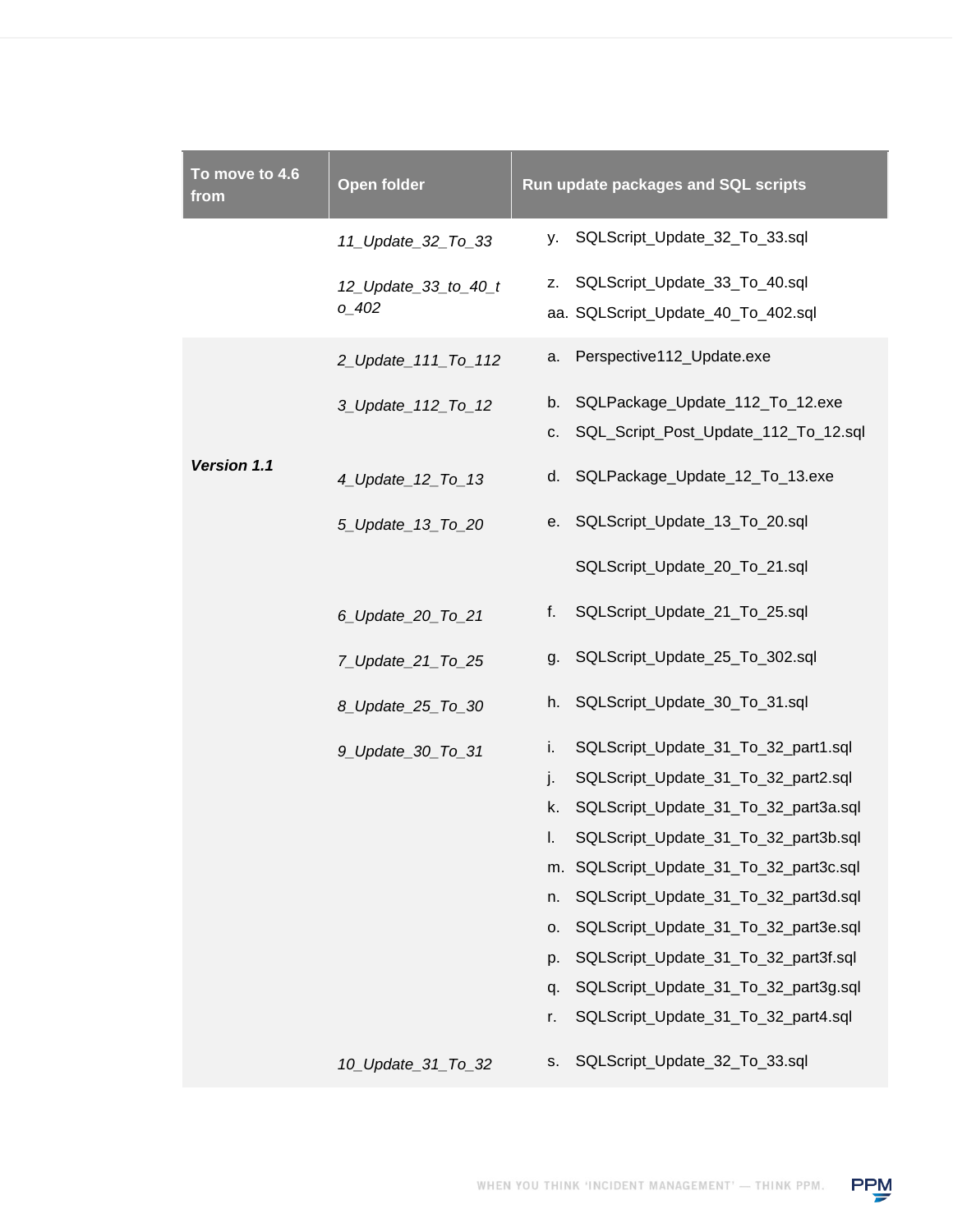| To move to 4.6<br>from             | <b>Open folder</b>   | Run update packages and SQL scripts                                         |
|------------------------------------|----------------------|-----------------------------------------------------------------------------|
|                                    | 11_Update_32_To_33   | SQLScript_Update_33_To_40.sql<br>t.<br>SQLScript_Update_40_To_402.sql<br>u. |
|                                    | 4_Update_12_To_13    | SQLPackage_Update_12_To_13.exe<br>a.                                        |
| Version 1.1.2<br><b>Production</b> | 5_Update_13_To_20    | SQLScript_Update_13_To_20.sql<br>b.                                         |
|                                    | 6_Update_20_To_21    | SQLScript_Update_20_To_21.sql<br>c.                                         |
|                                    | 7_Update_21_To_25    | SQLScript_Update_21_To_25.sql<br>d.                                         |
|                                    | 8_Update_25_To_30    | SQLScript_Update_25_To_302.sql<br>е.                                        |
|                                    | 9_Update_30_To_31    | f.<br>SQLScript_Update_30_To_31.sql                                         |
|                                    | 10_Update_31_To_32   | SQLScript_Update_31_To_32_part1.sql<br>g.                                   |
|                                    |                      | SQLScript_Update_31_To_32_part2.sql<br>h.                                   |
|                                    |                      | i.<br>SQLScript_Update_31_To_32_part3a.sql                                  |
|                                    |                      | SQLScript_Update_31_To_32_part3b.sql<br>j.                                  |
|                                    |                      | SQLScript_Update_31_To_32_part3c.sql<br>k.                                  |
|                                    |                      | SQLScript_Update_31_To_32_part3d.sql<br>I.                                  |
|                                    |                      | m. SQLScript_Update_31_To_32_part3e.sql                                     |
|                                    |                      | SQLScript_Update_31_To_32_part3f.sql<br>n.                                  |
|                                    |                      | SQLScript_Update_31_To_32_part3g.sql<br>о.                                  |
|                                    |                      | p. SQLScript_Update_31_To_32_part4.sql                                      |
|                                    | 11_Update_32_To_33   | SQLScript_Update_32_To_33.sql<br>q.                                         |
|                                    | 12_Update_33_to_40_t | SQLScript_Update_33_To_40.sql<br>r.                                         |
|                                    | o 402                | SQLScript_Update_40_To_402.sql<br>s.                                        |
| Version 1.2                        | 4_Update_12_To_13    | SQLPackage_Update_12_To_13.exe<br>a.                                        |
|                                    | 5_Update_13_To_20    | SQLScript_Update_13_To_20.sql<br>b.                                         |

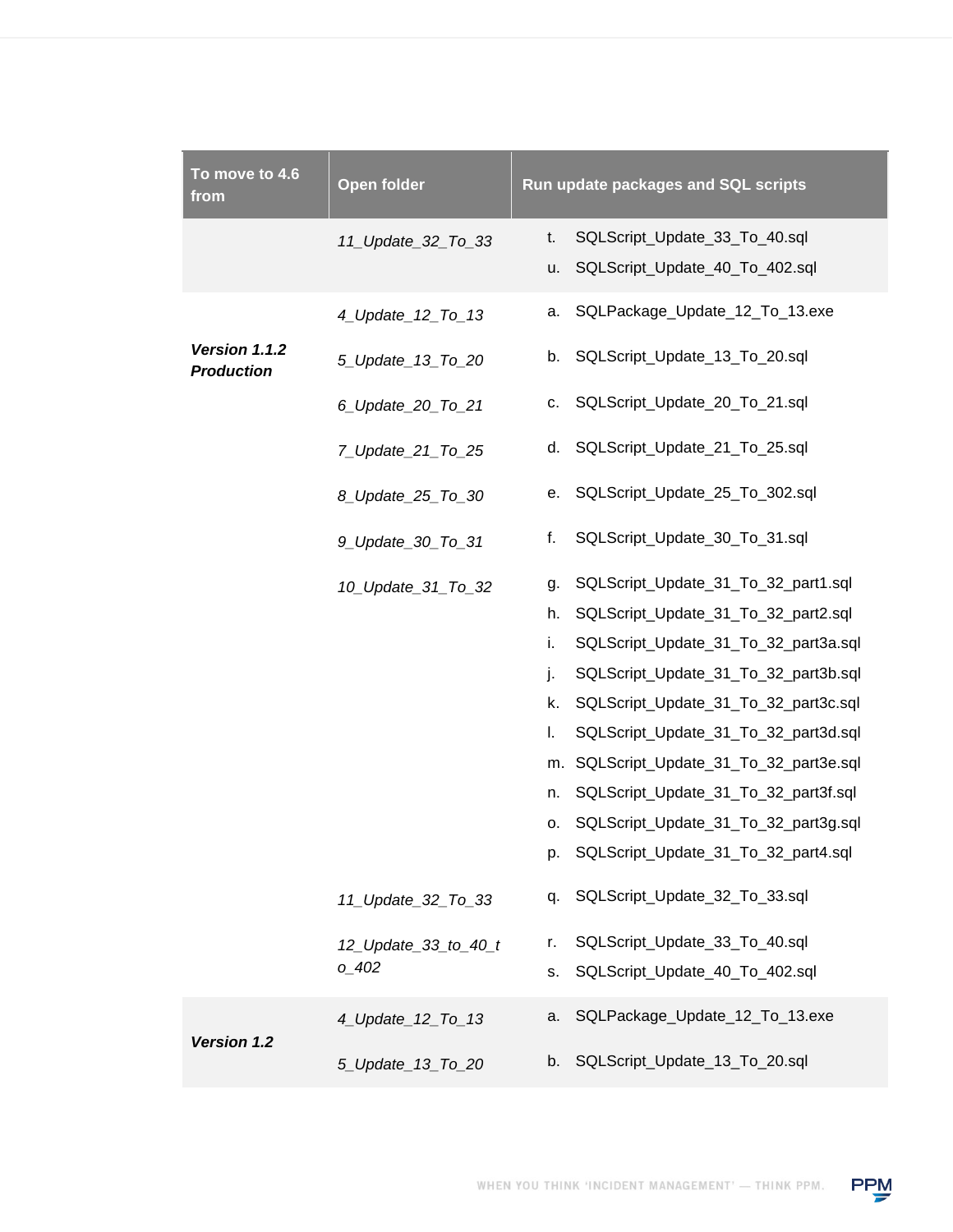| To move to 4.6<br>from | <b>Open folder</b>   | Run update packages and SQL scripts        |
|------------------------|----------------------|--------------------------------------------|
|                        | 6_Update_20_To_21    | SQLScript_Update_20_To_21.sql<br>c.        |
|                        | 7_Update_21_To_25    | SQLScript_Update_21_To_25.sql<br>d.        |
|                        | 8_Update_25_To_30    | SQLScript_Update_25_To_302.sql<br>е.       |
|                        | 9_Update_30_To_31    | f.<br>SQLScript_Update_30_To_31.sql        |
|                        | 10_Update_31_To_32   | SQLScript_Update_31_To_32_part1.sql<br>g.  |
|                        |                      | SQLScript_Update_31_To_32_part2.sql<br>h.  |
|                        |                      | SQLScript_Update_31_To_32_part3a.sql<br>i. |
|                        |                      | SQLScript_Update_31_To_32_part3b.sql<br>j. |
|                        |                      | SQLScript_Update_31_To_32_part3c.sql<br>k. |
|                        |                      | SQLScript_Update_31_To_32_part3d.sql<br>I. |
|                        |                      | m. SQLScript_Update_31_To_32_part3e.sql    |
|                        |                      | SQLScript_Update_31_To_32_part3f.sql<br>n. |
|                        |                      | SQLScript_Update_31_To_32_part3g.sql<br>о. |
|                        |                      | SQLScript_Update_31_To_32_part4.sql<br>p.  |
|                        | 11_Update_32_To_33   | SQLScript_Update_32_To_33.sql<br>q.        |
|                        | 12_Update_33_to_40_t | SQLScript_Update_33_To_40.sql<br>r.        |
|                        | $0 - 402$            | SQLScript_Update_40_To_402.sql<br>S.       |
| Version 1.3 or         | 5_Update_13_To_20    | a. SQLScript_Update_13_To_20.sql           |
| 1.3.1                  | 6_Update_20_To_21    | SQLScript_Update_20_To_21.sql<br>b.        |
|                        | 7_Update_21_To_25    | SQLScript_Update_21_To_25.sql<br>c.        |
|                        | 8 Update 25 To 30    | SQLScript_Update_25_To_302.sql<br>d.       |
|                        | 9_Update_30_To_31    | SQLScript_Update_30_To_31.sql<br>е.        |
|                        | 10_Update_31_To_32   | SQLScript_Update_31_To_32_part1.sql<br>f.  |

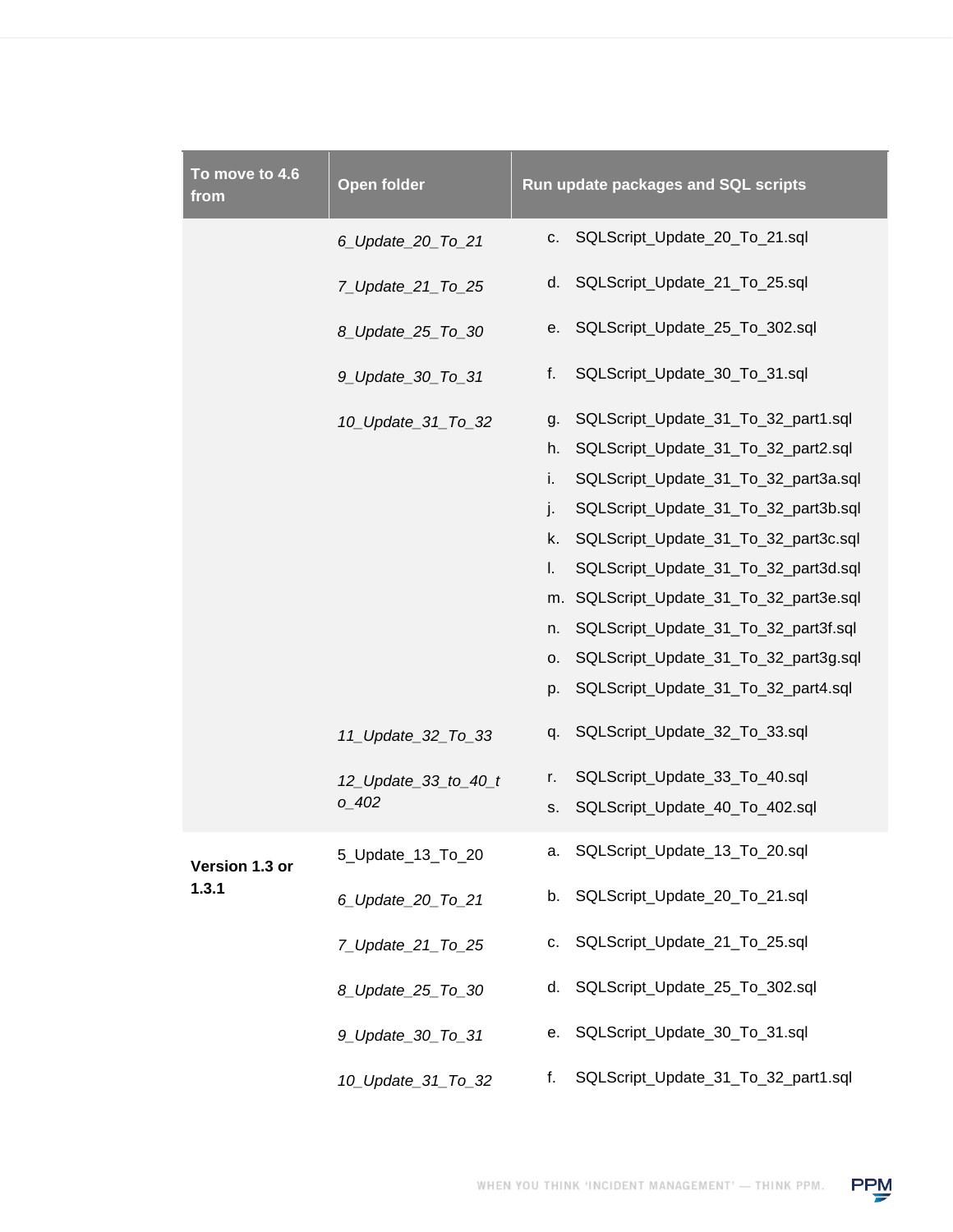| To move to 4.6<br>from  | <b>Open folder</b>   | Run update packages and SQL scripts        |
|-------------------------|----------------------|--------------------------------------------|
|                         |                      | SQLScript_Update_31_To_32_part2.sql<br>g.  |
|                         |                      | SQLScript_Update_31_To_32_part3a.sql<br>h. |
|                         |                      | SQLScript_Update_31_To_32_part3b.sql<br>i. |
|                         |                      | SQLScript_Update_31_To_32_part3c.sql<br>j. |
|                         |                      | SQLScript_Update_31_To_32_part3d.sql<br>k. |
|                         |                      | SQLScript_Update_31_To_32_part3e.sql<br>L. |
|                         |                      | m. SQLScript_Update_31_To_32_part3f.sql    |
|                         |                      | SQLScript_Update_31_To_32_part3g.sql<br>n. |
|                         |                      | SQLScript_Update_31_To_32_part4.sql<br>о.  |
|                         | 11_Update_32_To_33   | SQLScript_Update_32_To_33.sql<br>p.        |
|                         | 12_Update_33_to_40_t | SQLScript_Update_33_To_40.sql<br>q.        |
|                         | $0 - 402$            | SQLScript_Update_40_To_402.sql<br>r.       |
| Version 2.0 or<br>2.0.1 | 6_Update_20_To_21    | SQLScript_Update_20_To_21.sql<br>a.        |
|                         | 7_Update_21_To_25    | SQLScript_Update_21_To_25.sql<br>b.        |
|                         | 8 Update 25 To 30    | SQLScript_Update_25_To_302.sql<br>C.       |
|                         | 9_Update_30_To_31    | SQLScript_Update_30_To_31.sql<br>d.        |
|                         | 10_Update_31_To_32   | SQLScript_Update_31_To_32_part1.sql<br>e.  |
|                         |                      | f.<br>SQLScript_Update_31_To_32_part2.sql  |
|                         |                      | SQLScript_Update_31_To_32_part3a.sql<br>g. |
|                         |                      | SQLScript_Update_31_To_32_part3b.sql<br>h. |
|                         |                      | SQLScript_Update_31_To_32_part3c.sql<br>i. |
|                         |                      | SQLScript_Update_31_To_32_part3d.sql<br>j. |
|                         |                      | SQLScript_Update_31_To_32_part3e.sql<br>k. |
|                         |                      | SQLScript_Update_31_To_32_part3f.sql<br>I. |
|                         |                      | m. SQLScript_Update_31_To_32_part3g.sql    |

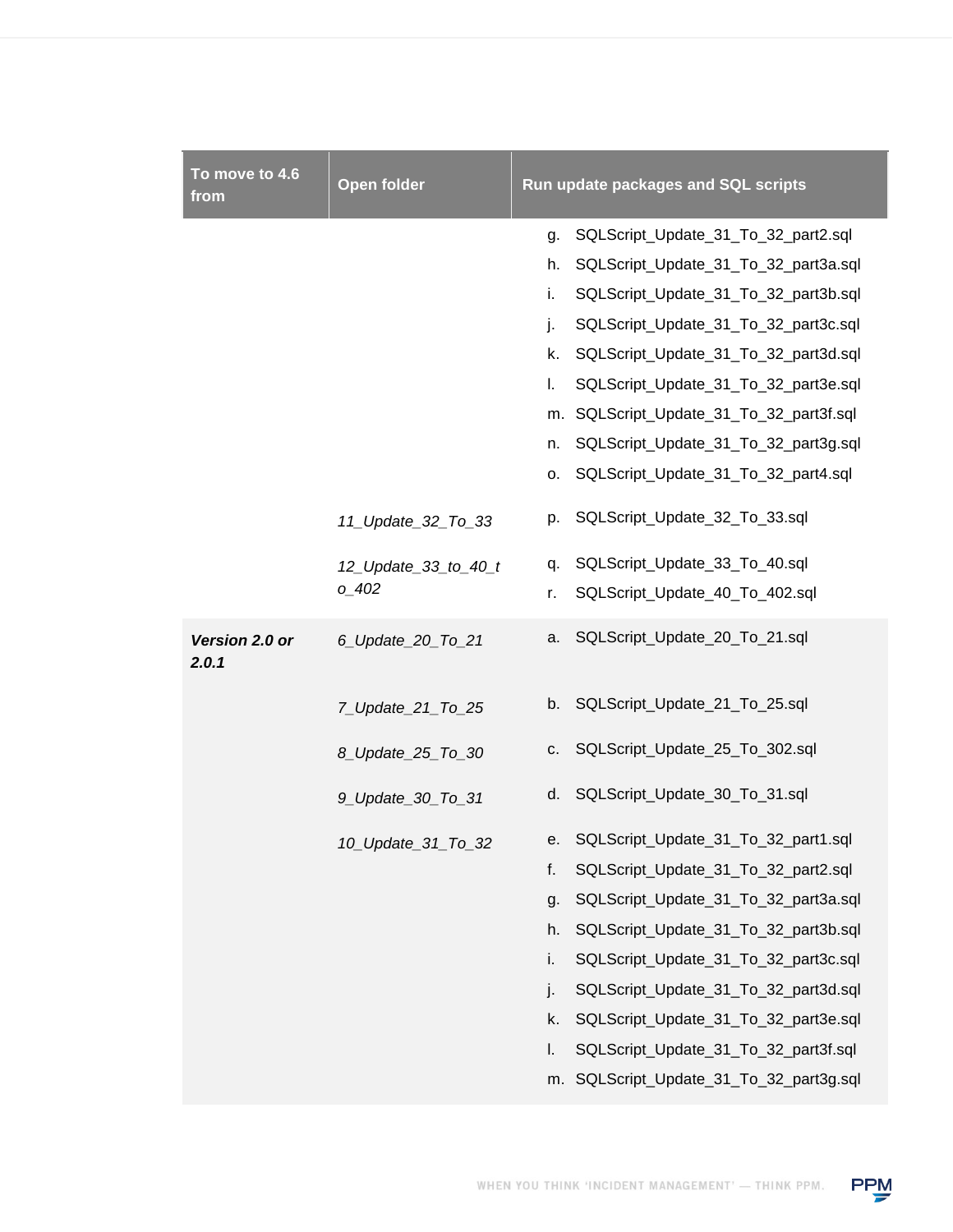| To move to 4.6<br>from  | <b>Open folder</b>                | Run update packages and SQL scripts                                         |
|-------------------------|-----------------------------------|-----------------------------------------------------------------------------|
|                         |                                   | SQLScript_Update_31_To_32_part4.sql<br>n.                                   |
|                         | 11_Update_32_To_33                | SQLScript_Update_32_To_33.sql<br>О.                                         |
|                         | 12_Update_33_to_40_t<br>$0 - 402$ | SQLScript_Update_33_To_40.sql<br>p.<br>SQLScript_Update_40_To_402.sql<br>q. |
| Version 2.1 or<br>2.1.1 | 7_Update_21_To_25                 | b.<br>SQLScript_Update_21_To_25.sql                                         |
|                         | 8_Update_25_To_30                 | b. SQLScript_Update_25_To_302.sql                                           |
|                         | 9_Update_30_To_31                 | SQLScript_Update_30_To_31.sql<br>c.                                         |
|                         | 10_Update_31_To_32                | SQLScript_Update_31_To_32_part1.sql<br>d.                                   |
|                         |                                   | SQLScript_Update_31_To_32_part2.sql<br>е.                                   |
|                         |                                   | f.<br>SQLScript_Update_31_To_32_part3a.sql                                  |
|                         |                                   | SQLScript_Update_31_To_32_part3b.sql<br>g.                                  |
|                         |                                   | SQLScript_Update_31_To_32_part3c.sql<br>h.                                  |
|                         |                                   | i.<br>SQLScript_Update_31_To_32_part3d.sql                                  |
|                         |                                   | j.<br>SQLScript_Update_31_To_32_part3e.sql                                  |
|                         |                                   | SQLScript_Update_31_To_32_part3f.sql<br>k.                                  |
|                         |                                   | I.<br>SQLScript_Update_31_To_32_part3g.sql                                  |
|                         |                                   | m. SQLScript_Update_31_To_32_part4.sql                                      |
|                         | 11_Update_32_To_33                | SQLScript_Update_32_To_33.sql<br>n.                                         |
|                         | 12_Update_33_to_40_t              | SQLScript_Update_33_To_40.sql<br>0.                                         |
|                         | $0 - 402$                         | SQLScript_Update_40_To_402.sql<br>p.                                        |
| Version 2.5             | 8_Update_25_To_30                 | SQLScript_Update_25_To_302.sql<br>a.                                        |
|                         | 9_Update_30_To_31                 | SQLScript_Update_30_To_31.sql<br>b.                                         |
|                         | 10_Update_31_To_32                | SQLScript_Update_31_To_32_part1.sql<br>c.                                   |

PPM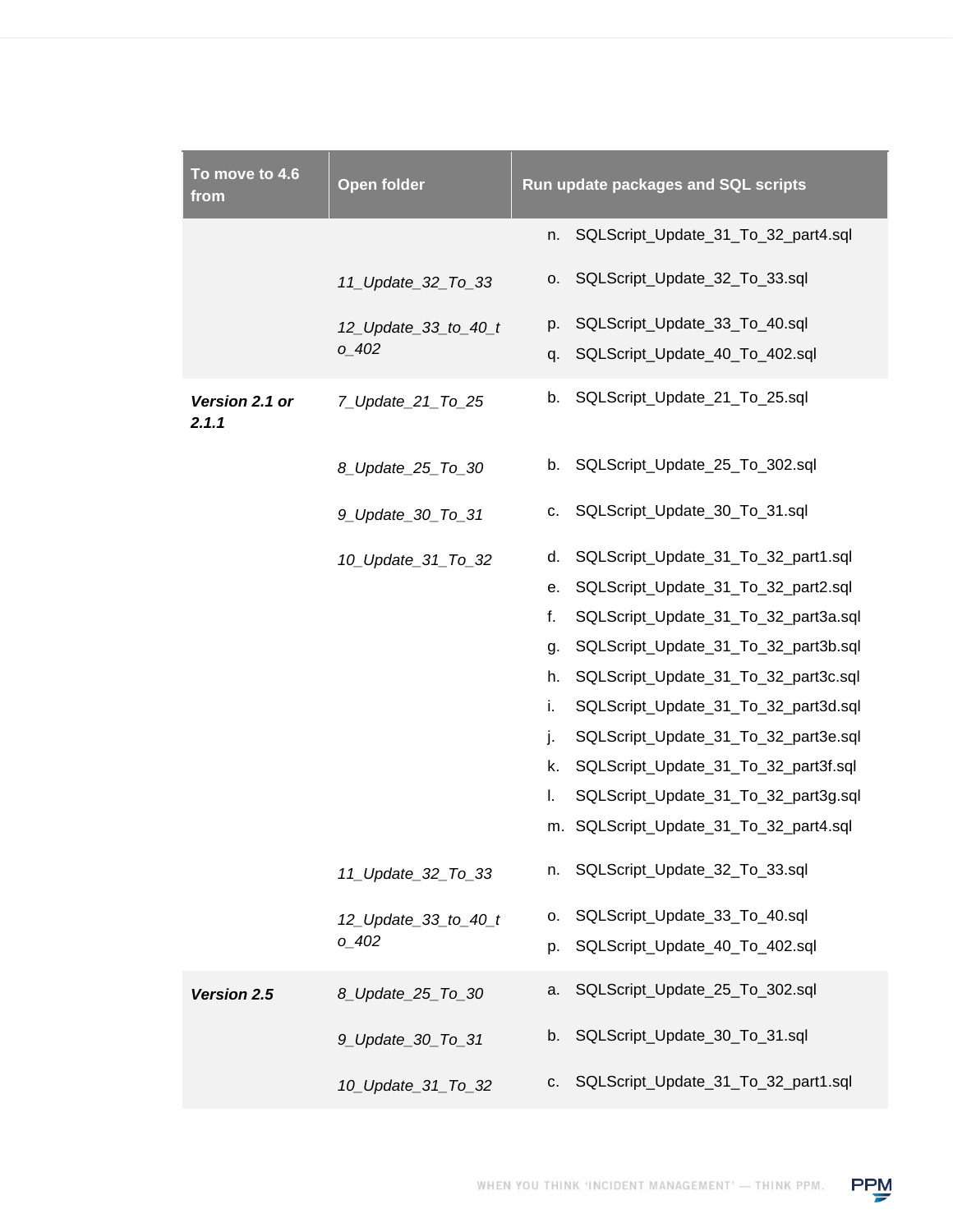| To move to 4.6<br>from | <b>Open folder</b>   | Run update packages and SQL scripts        |
|------------------------|----------------------|--------------------------------------------|
|                        |                      | d.<br>SQLScript_Update_31_To_32_part2.sql  |
|                        |                      | SQLScript_Update_31_To_32_part3a.sql<br>е. |
|                        |                      | SQLScript_Update_31_To_32_part3b.sql<br>f. |
|                        |                      | SQLScript_Update_31_To_32_part3c.sql<br>g. |
|                        |                      | SQLScript_Update_31_To_32_part3d.sql<br>h. |
|                        |                      | i.<br>SQLScript_Update_31_To_32_part3e.sql |
|                        |                      | j.<br>SQLScript_Update_31_To_32_part3f.sql |
|                        |                      | k.<br>SQLScript_Update_31_To_32_part3g.sql |
|                        |                      | SQLScript_Update_31_To_32_part4.sql<br>I.  |
|                        | 11_Update_32_To_33   | m. SQLScript_Update_32_To_33.sql           |
|                        | 12_Update_33_to_40_t | SQLScript_Update_33_To_40.sql<br>n.        |
|                        | $0 - 402$            | SQLScript_Update_40_To_402.sql<br>0.       |
| Version 3.0            | 9_Update_30_To_31    | SQLScript_Update_30_To_31.sql<br>a.        |
|                        | 10_Update_31_To_32   | SQLScript_Update_31_To_32_part1.sql<br>b.  |
|                        |                      | SQLScript_Update_31_To_32_part2.sql<br>c.  |
|                        |                      | SQLScript_Update_31_To_32_part3a.sql<br>d. |
|                        |                      | SQLScript_Update_31_To_32_part3b.sql<br>е. |
|                        |                      | f.<br>SQLScript_Update_31_To_32_part3c.sql |
|                        |                      | SQLScript_Update_31_To_32_part3d.sql<br>g. |
|                        |                      | SQLScript_Update_31_To_32_part3e.sql<br>h. |
|                        |                      | SQLScript_Update_31_To_32_part3f.sql<br>i. |
|                        |                      | SQLScript_Update_31_To_32_part3g.sql<br>j. |
|                        |                      | k.<br>SQLScript_Update_31_To_32_part4.sql  |
|                        | 11_Update_32_To_33   | SQLScript_Update_32_To_33.sql<br>I.        |
|                        | 12_Update_33_to_40_t | m. SQLScript_Update_33_To_40.sql           |
|                        | $0 - 402$            | SQLScript_Update_40_To_402.sql<br>n.       |

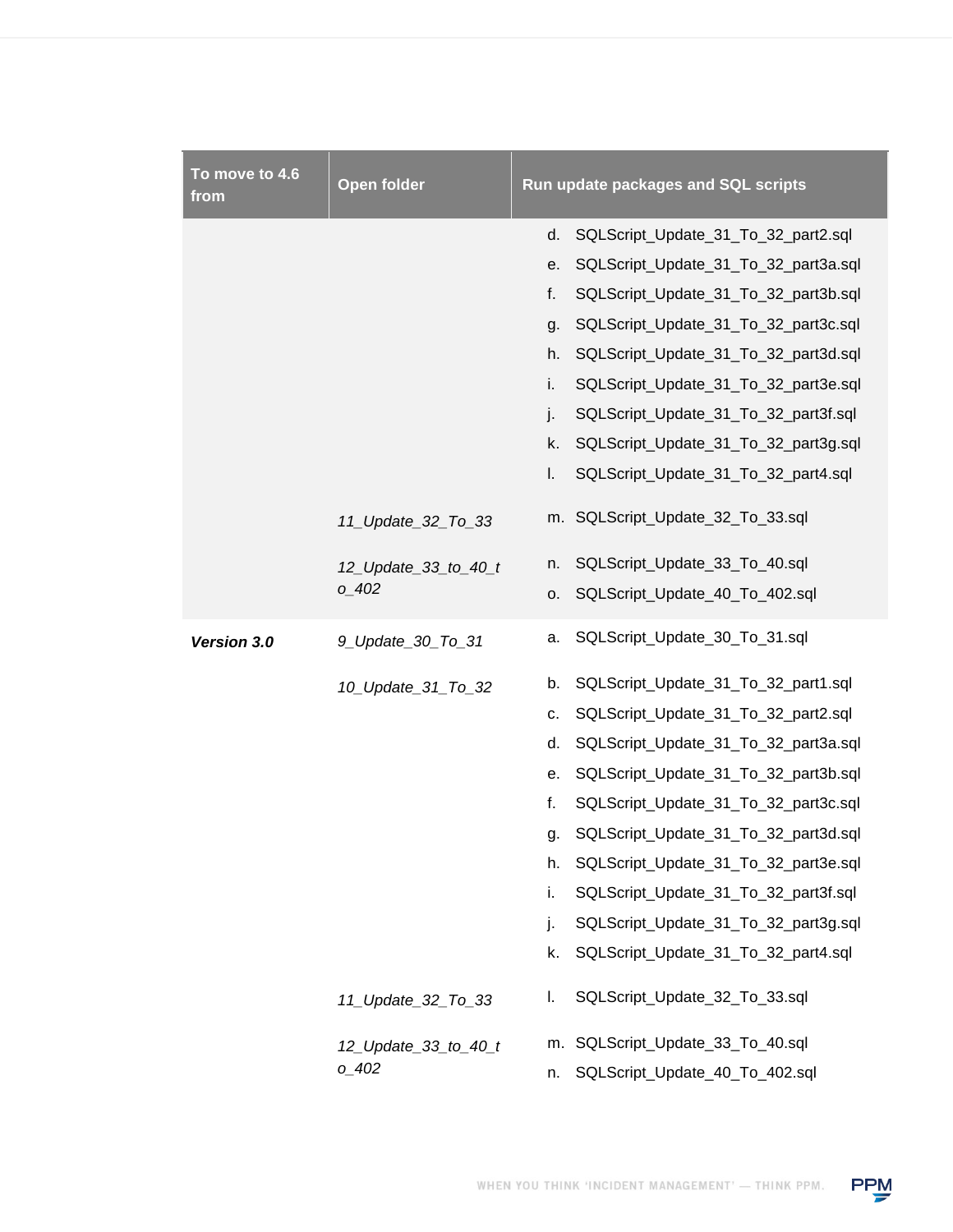| To move to 4.6<br>from | <b>Open folder</b>   | Run update packages and SQL scripts                  |
|------------------------|----------------------|------------------------------------------------------|
|                        | 10_Update_31_To_32   | SQLScript_Update_31_To_32_part1.sql<br>a.            |
|                        |                      | b.<br>SQLScript_Update_31_To_32_part2.sql            |
|                        |                      | SQLScript_Update_31_To_32_part3a.sql<br>C.           |
|                        |                      | SQLScript_Update_31_To_32_part3b.sql<br>d.           |
|                        |                      | SQLScript_Update_31_To_32_part3c.sql<br>e.           |
| Version 3.1            |                      | $f_{\rm{r}}$<br>SQLScript_Update_31_To_32_part3d.sql |
|                        |                      | SQLScript_Update_31_To_32_part3e.sql<br>g.           |
|                        |                      | SQLScript_Update_31_To_32_part3f.sql<br>h.           |
|                        |                      | i.<br>SQLScript_Update_31_To_32_part3g.sql           |
|                        |                      | j.<br>SQLScript_Update_31_To_32_part4.sql            |
|                        | 11_Update_32_To_33   | k.<br>SQLScript_Update_32_To_33.sql                  |
|                        | 12_Update_33_to_40_t | SQLScript_Update_33_To_40.sql<br>I.                  |
|                        | 0402                 | m. SQLScript_Update_40_To_402.sql                    |
| Version 3.2            | 11_Update_32_To_33   | SQLScript_Update_32_To_33.sql<br>a.                  |
|                        | 12_Update_33_to_40_t | SQLScript_Update_33_To_40.sql<br>b.                  |
|                        | $0 - 402$            | SQLScript_Update_40_To_402.sql<br>c.                 |
| Version 3.3            | 12_Update_33_to_40_t | SQLScript_Update_33_To_40.sql<br>a.                  |
|                        | $0 - 402$            | SQLScript_Update_40_To_402.sql<br>b.                 |

*Note: If updating from version 2.1 or earlier, you will need to have already uninstalled the Perspective client from each client machine.*

- 8. If installed, uninstall any earlier versions of **Perspective Integration Services** and **Service Manager.**
- 9. Update the Perspective database using the **Perspective Install > Database Setup > Update** folder. Using a SQL query tool (e.g., SQL Server Management Studio), execute update scripts against the Perspective database.
	- a. Run SQLScript\_Update\_402\_To\_45.sql.
	- b. Run SQLScript\_Update\_45\_To\_46.sql.

WHEN YOU THINK 'INCIDENT MANAGEMENT' - THINK PPM.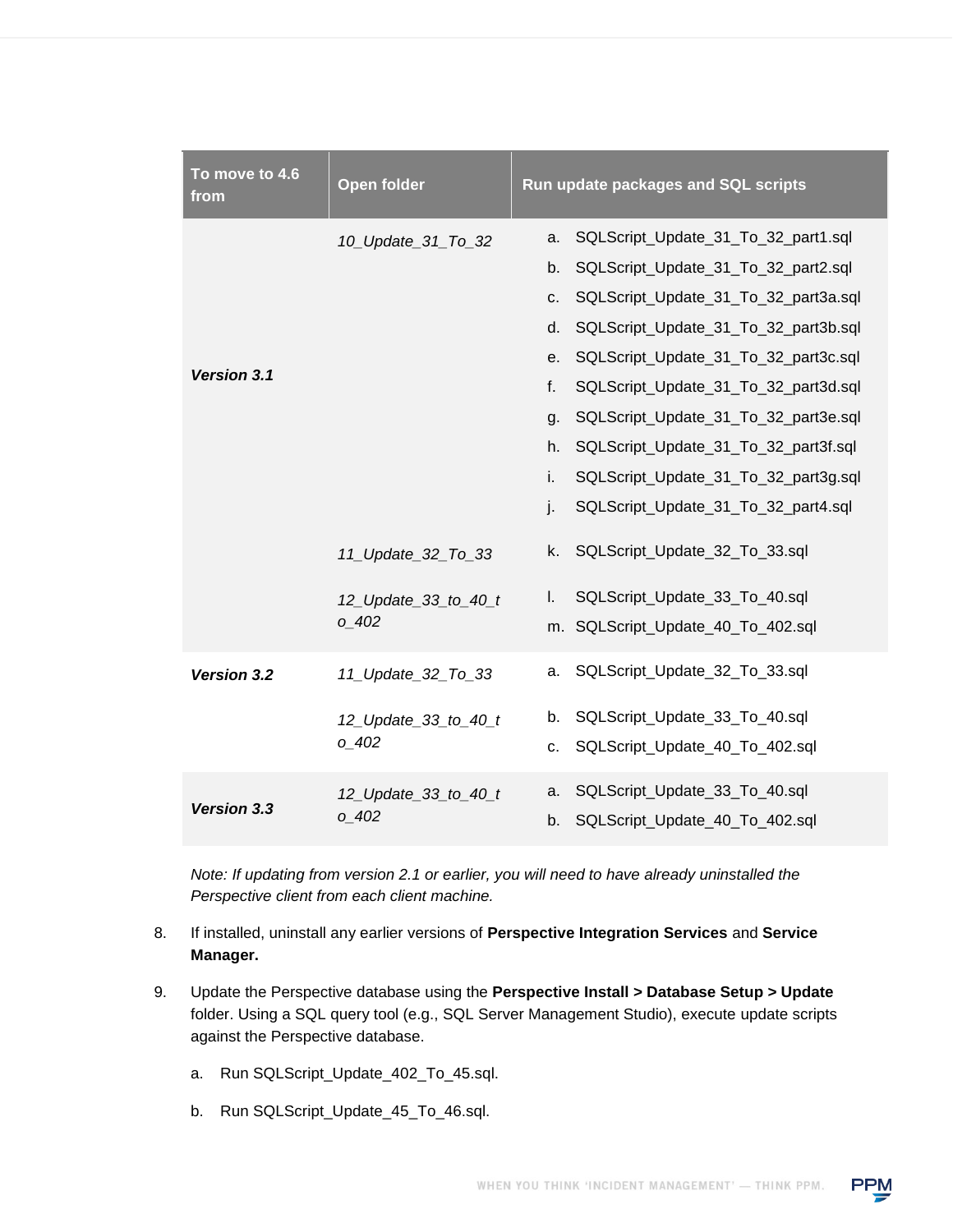- c. **Optional**: We have an SQL Script that can be run that checks to see if a Child Value (Building, Location, or Section) has a Latitude and Longitude, and if it is empty, it will match to the parent value. In the instance where all of the items in the tier are in the same location and you would be comfortable with this being implemented for mapping purposes, you can set up just the Site, and then use this to populate the lower tiers. If you are a Hosted client, please make this request via our Support team once you have all of your Site Rollups updated. The script name is: BackFIll\_SiteRollups.sql
- d. **Optional:** We have an SQL Script that can be run that populates the Geo Co-ordinates of all Activities and Incidents if they have a SiteRollup associated to it. This will only be run against Activities and Incidents where the Geo Co-ordinates aren't already set. The script name is: Update\_Inc\_Act\_Site\_Geos.sql
- 10. Repeat step 8 for each Perspective database you are running (e.g., test, production, archive).
- 11. Update reports using the **Perspective Install > Reports Setup** folder (please refer to Perspective Installation Guide for more detailed outline of SQL reports setup):
	- a. Edit the **PublishServerReports.bat** file to target the SQL Reporting Services server.
	- b. Save and execute the file.

*Note: If you are using Windows® authentication, additional configuration of the Reports data source may be required.*

For more information on running the installs, refer to the Perspective Installation Guide.

12. Uninstall **Perspective Services** through the Windows **Control Panel**. In Windows 7 and Windows 8, this is found in **Programs and Features**; older versions use **Add/Remove Programs**.

*Note: If updating from version 2.1 or earlier, you will need to have already uninstalled the Perspective client from each client machine.*

- 13. If installed, uninstall any earlier versions of **Perspective Integration Services** and **Service Manager. Check your Perspective directory and IIS for any remnants of your previous Perspective Services installation. Remove any remaining files or folders.**
- 14. Install Perspective Services 4.6 using the **Perspective Install > Web Service Setup > Perspective Services** folder. Run (as an administrator) **Perspective.Services.exe** to install the updated Perspective Services.

If this is your first time working with Perspective Services, please read through the *Perspective Installation Guide*.

If you have the SOC or EIM edition—which includes the Dispatching component—and are doing the Custom Install, ensure that Real Time Services is installed. Refer to the Installation Guide for configuration details.

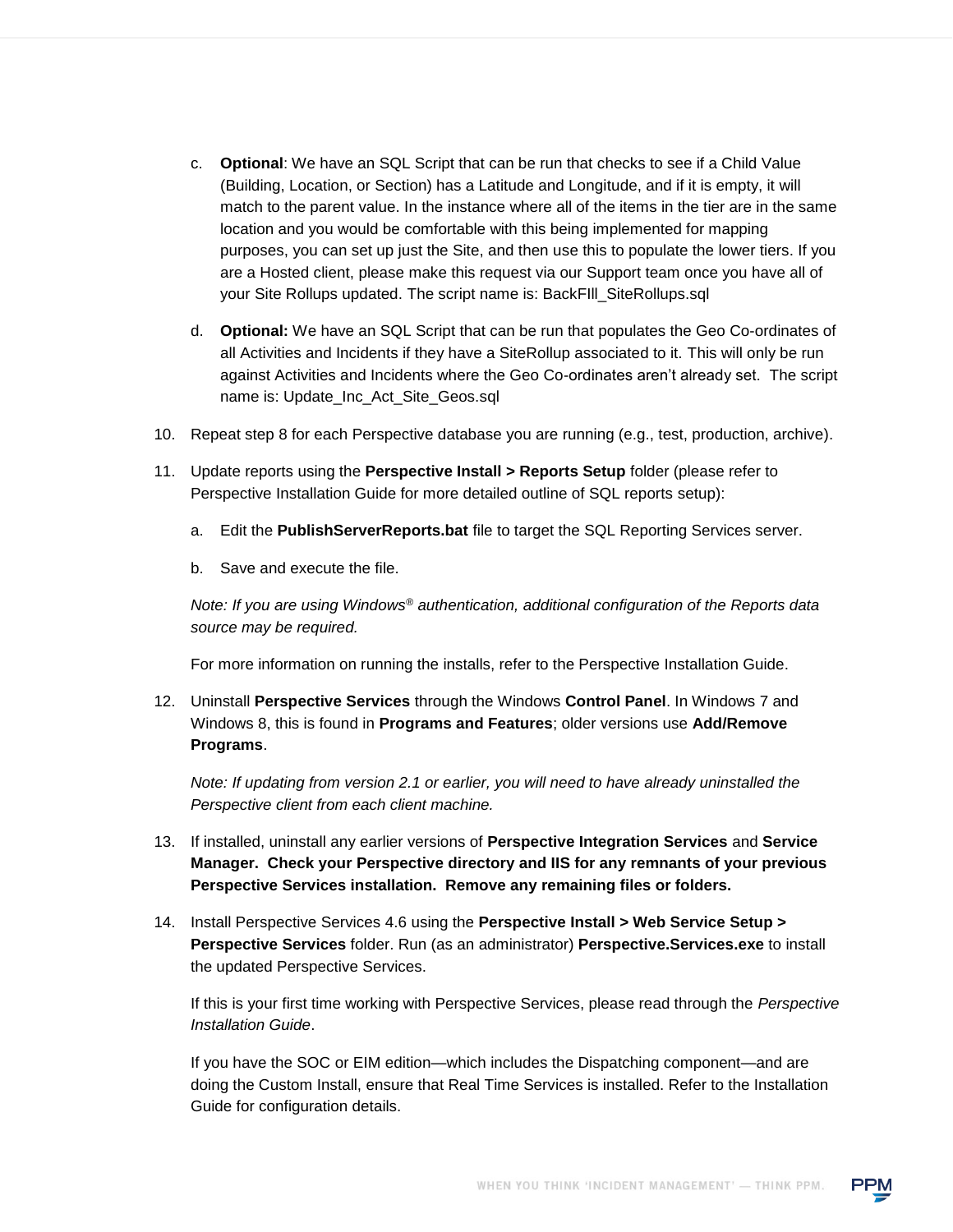*Note: Perspective Services may prompt you for the installation of C++ runtime libraries. Please refer to the Standard Install > Perspective Services (Application Web Server) section of the Perspective Installation Guide for more information.*

- 15. Install Perspective Service Manager (see the *Perspective Installation Guide* for details).
- 16. Configure connections using Perspective Service Manager:
	- a. To access Perspective Service Manager, go to C:\Program Files\PPM 2000 Inc\Perspective\4.6\ServiceManager, and open Perspective.ServerManager, or open it from the desktop, launch (as an Administrator) **Perspective 4.6 Service Manager**. You will be asked to provide the Database Connection information. Refer to the *Perspective Installation Guide* if needed.
	- b. Under the **Configuration** tab, verify the location specified in the **Location of Server Configuration File** field. The field should be automatically populated with the default location of the **Perspective\_Default.config** file in the **Perspective Services Virtual Directory**. If necessary, use the **Browse** button to point to the correct location.

| Configuration                 | <b>Client-Side Configuration</b>                                                 | <b>Notification</b> | <b>Attachments</b> | <b>Services</b> | AF Tools |        |
|-------------------------------|----------------------------------------------------------------------------------|---------------------|--------------------|-----------------|----------|--------|
|                               | Location of Server Configuration File                                            |                     |                    |                 |          |        |
|                               | C:\inetpub\wwwroot\Perspective4.6\PerspectiveServices\Perspective_DEFAULT.config |                     |                    |                 |          | Browse |
| <b>Encrypt Configuration?</b> |                                                                                  |                     |                    |                 |          |        |
|                               |                                                                                  |                     |                    |                 |          |        |
|                               | <b>QA Advanced Security PNS&amp;EIM25</b>                                        |                     |                    |                 |          |        |
| Version: 4.6.1444             |                                                                                  |                     |                    |                 |          |        |
|                               |                                                                                  |                     |                    |                 |          |        |

- c. Under the **Database** tab, enter the primary database information. This information can be copied from within the **Perspective\_Default.config** backup file. Add secondary databases, if required.
- d. Under the **Product Validation** tab, enter your **Hard Coded Company Name** and **Master Key**, and click **Validate**.

*Note: This step requires an Internet connection to download your encrypted license file from PPM 2000's licensing server. If your webserver cannot access the Internet please contact Technical Support for a License file for validation.*

- e. In the **Client-Side Configuration** sub-tab, enter the **Server URL** for the client folder if the field is empty.
- f. Verify the **Notification** and **Attachments** settings, and make any required changes.
- g. Verify the **Quick Find Indexing** and **Services** settings, and make any required changes.
- h. Click **Save Changes**, then click **Yes** when prompted for confirmation.

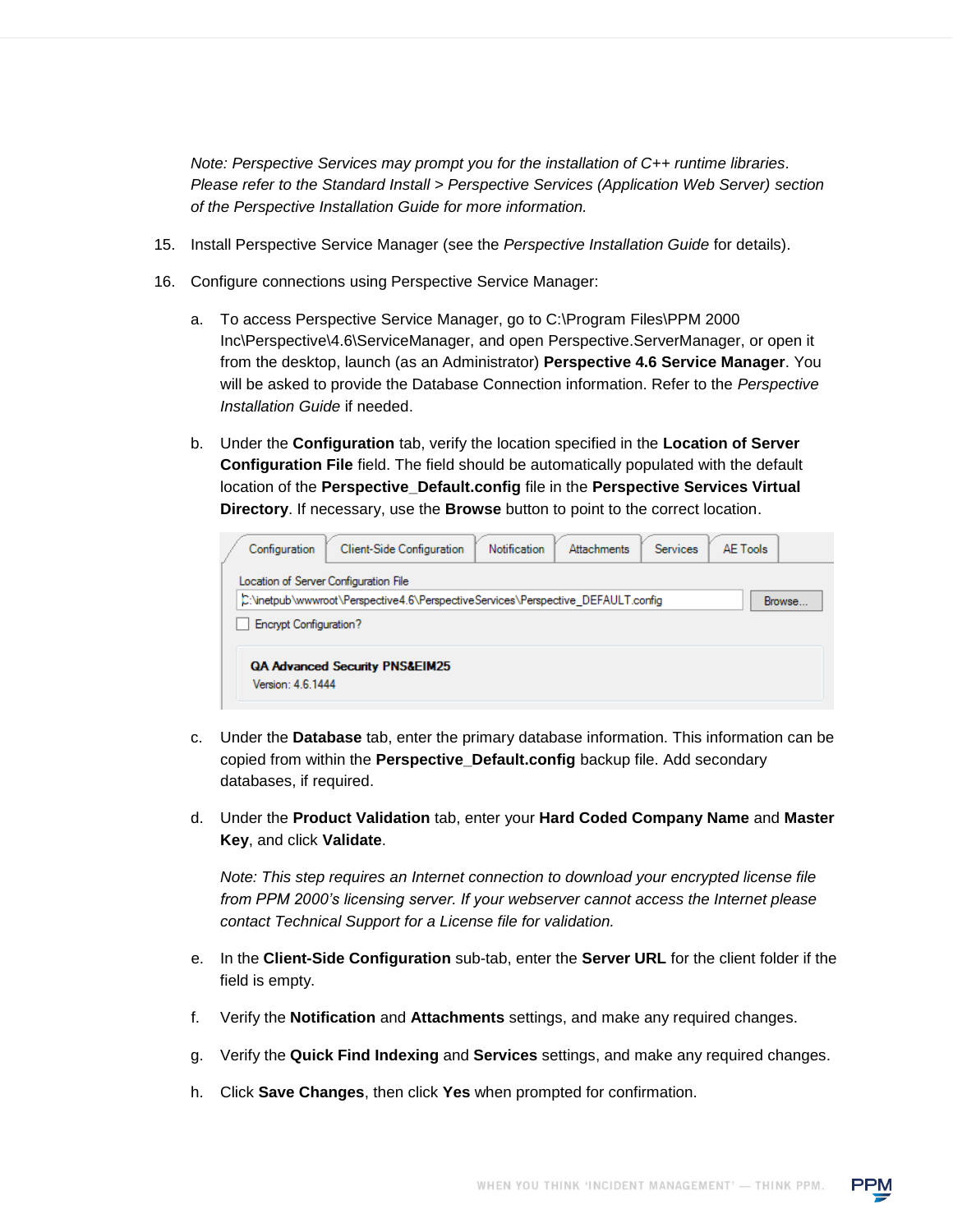i. Close Perspective Service Manager and restart IIS.

For detailed instructions on using the Perspective Service Manager, please read through the *Perspective Installation Guide*.

17. Launch the Perspective Version 4.6 client from the host Perspective Services default web page (e.g., http://IISServer/PerspectiveServices) on each client machine. Your default web page should look like the screenshot below. Refer to the *Perspective Installation Guide* for more information.

| $\triangle$ Perspective<br>by PPM 2000                                                             |  |  |
|----------------------------------------------------------------------------------------------------|--|--|
| <b>Perspective Version 4.6</b>                                                                     |  |  |
| <b>Launch Perspective</b>                                                                          |  |  |
|                                                                                                    |  |  |
| .NET Framework 4.5 needs to be installed to launch this application.                               |  |  |
| If you do not have the .NET Framework:<br>Click here to download .NET Framework 4.5 from Microsoft |  |  |

*Note: If installing clients using the MSI package, ensure that previously installed Perspective applications on client machines have been uninstalled first. To install Perspective on client machines using the MSI package, please refer to the Perspective Installation Guide.*

Testing Perspective Implementation

18.

Once you have completed the steps outlined in the previous section, please go through the following steps to ensure that all of Perspective's components have been set up properly.

- 1. Go to the Perspective Services URL and confirm that the page loads properly: **http://<localhost>/perspectiveservices**.
- 2. Go to the Perspective Services page and confirm that the page loads properly: **http://<localhost>/perspectiveservices/service.asmx**.
- 3. Go to the Reports page and confirm that the page loads properly: **http://<reportservername>/reports**.

*Note: If your Reports page does not display correctly, run the PublishServerReports.bat file included in the Perspective Install > Reports Setup folder.*